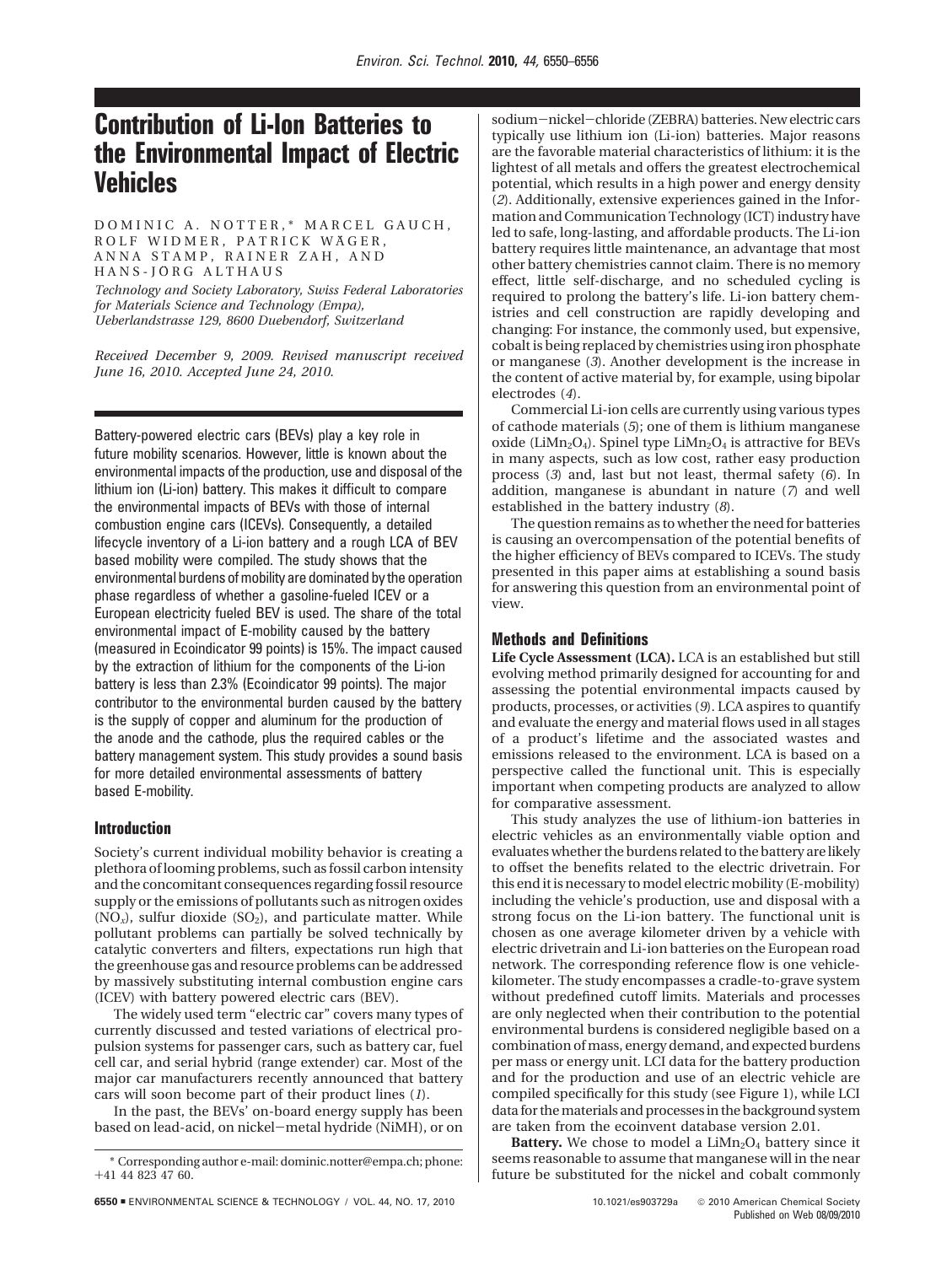used in many of today's batteries because of the much lower price, and better availability of manganese. Calculations were done on different cathode materials containing nickel, cobalt or iron-phosphate in order to check the sensitivity of the results. Details on the production of the battery and its components are given in the paragraph below headed Description of Unit Processes.

**Electric Vehicle.** The vehicle we studied was comparable to a Volkswagen Golf in size and power, had a range of around 200 km per charge (battery weight, 300 kg; battery capacity, 0.114 kWh/kg battery (*10*)) and an assumed lifetime of 150 000 km. These assumptions were tested with a sensitivity analysis for an extension of vehicle life to 240 000 km. In this case the BEV would require a battery replacement. The energy consumption of the electric vehicle's operation was estimated based on existing vehicles and theoretical considerations (for details see Supporting Information); 14.1 kWh of electric energy is needed per 100 km to propel a Golf-class vehicle with an overall efficiency of 80% (including charging losses and recuperation gains) in a standard driving cycle (New European Driving Cycle, NEDC). Heating, cooling, and electronic devices consume 2.9 kWh/100 km (for details see Supporting Information). The BEV thus required a total of 17 kWh/100 km. The influence of energy consumption on the environmental burden was tested by varying energy demand by  $\pm 20\%$ .

The average electricity production mix (UCTE) in Europe (*11*) was chosen for the operation of the BEVs in agreement with the criteria used in the rest of the study and in the ecoinvent database. The environmental burden for the operation of BEV depended mainly on the choice of electricity production. This was tested by replacing the UCTE-mix with electricity from hard coal and hydropower. It is important to state that neither the vehicle nor the battery was meant to represent specific products but rather a technically sensible option.

**Reference Vehicle.** A new efficient gasoline car (Euro 5 standard (*12*)) was chosen as a basis for comparison. This ICEV consumes 5.2 L of gasoline per 100 km in the NEDC, resulting in a direct emission of 0.12 kg CO<sub>2</sub> per km (13). The car chosen was representative of neither the European fleet nor the fleet of new cars sold in Europe in 2009: 51.4% of the latter consists of diesel fuel cars with an average fuel consumption of 5.7 L/100 km diesel or 6.6 L/100 km gasoline (calculated from CO<sub>2</sub> emissions reported in ref 14). However, the ICEV was chosen to represent a technological level similar to that of the BEV.

**Allocation and System Boundary.**Allocation of the inputs and output flows to the various products is a critical issue in LCA studies because the choice of allocation principles can predetermine the outcome of the LCA. Thus, it is very important that allocation procedures are in line with the goal of the study (*15*). Since a present study aimed to determine the potential contribution of batteries to the overall burdens of mobility, allocation in the foreground system was chosen in such a way as to result in the highest possible environmental burdens for the battery. Thus, all expenditures for the exploitation of the lithium salts were allocated to the lithium salts, even though the saline brine yields other byproduct as well.

In line with this principle, end-of-life (EOL) products that are being recycled are not allocated any expenditure from their production. Thus, all the burdens from material production are allocated to the first life of a product even though the product might even be reused (e.g., after 5 years in a vehicle the batteries might be used in stationary applications).

**Environmental Impact Assessment.** The environmental burdens are expressed as global warming potential (GWP) applying a time frame of 100 years (*16*), the cumulative energy



**FIGURE 1. Model structure of electric mobility. The present study considers all relevant processes to deliver a journey of 1 km but focuses on the materials and components in the gray boxes.**

demand (CED) of which only the nonrenewable (fossil fuel and nuclear) are disclosed (*17*) and the Ecoindicator 99 using the hierarchic perspective and an average weighting (EI99 H/A) (*18*). Resource depletion is indicated as abiotic depletion potential (ADP), one of the impact categories in the CML method (*19, 20*). All impact assessment methods are used as implemented in the ecoinvent database version 2.01. The first two indicators were chosen for their broad acceptance and relevance in decision making. The EI99 H/A was chosen since the other indicators are almost exclusively energy driven and exclude (toxic) effects on human health and ecosystems, as well as damage to resource quality. ADP was evaluated to include the use of resources, especially metals. Apart from the impact assessment results, we also present cumulative particulate matter (PM<sub>10</sub>), SO<sub>2</sub>, and NO<sub>x</sub> emissions, since these indicators are widely used in discussions on environmental issues of mobility.

**Description of Unit Processes.** Figure 1 depicts the production steps required for the Li-ion battery ranging from the extraction of lithium and the electrode production to the battery pack, the components of the electric vehicle, and the mobility with the electric vehicle. The dashed line refers to the functional unit chosen for this study. For all productions steps, the required thermal and electrical energy to produce a 1 kg Li-ion battery is quoted. The mass used for the calculation are based on a Kokam battery (*21*) and the cathode material is assumed to be  $LiMn<sub>2</sub>O<sub>4</sub>$ . Detailed input-output tables for all gray boxes and the assumptions for transport distances, infrastructure, and electricity mixes are provided in the Supporting Information.

The production of concentrated lithium brine includes inspissations of lithium containing brine by solar energy in the desert of Atacama. Diesel fuel is required for pumping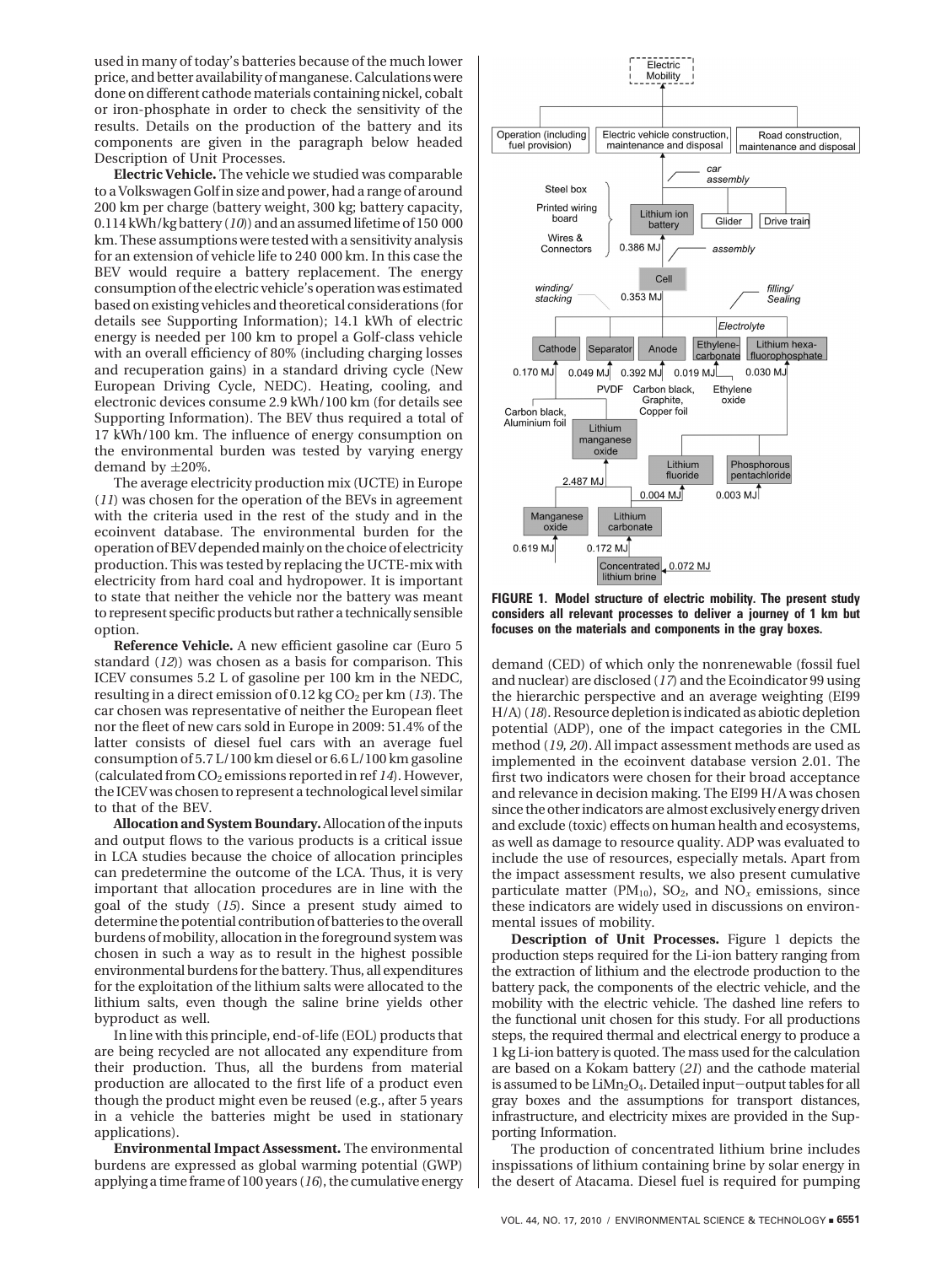

**■ Road a Glider z Drive-train □ Car: Maintenance & EOL ■ Li-ion battery: Production, maintenance & EOL & Operation** 

**FIGURE 2. Shares correlating with the components of an internal combustion engine car (ICEV, value in % of the BEV) and an electric battery powered car (BEV, the BEV is set as 100%) assessed with four impact assessment methods: abiotic depletion potential (ADP), nonrenewable cumulated energy demand (CED), global warming potential (GWP), and Ecoindicator 99 H/A (EI99 H/A). Road includes construction, maintenance, and end of life treatment (EOL). The absolute values of the components are provided in the Supporting Information.**

the brine (*22*) between different basins. The concentrated lithium brine is further treated with additives for the removal of boron, followed by a purification step. Finally, the addition of soda for carbonation results in the precipitation of lithium carbonate ( $Li<sub>2</sub>CO<sub>3</sub>$ ). The salt is filtered, washed and dried which results in a purity of 99% or higher (*23*).

Manganese oxide  $(Mn<sub>2</sub>O<sub>3</sub>)$  is produced by a two stage roasting process whereby manganese carbonate is roasted in an atmosphere low in oxygen content, followed by roasting in an atmosphere high in oxygen content (*24*). Subsequently, lithium manganese oxide (LiMn<sub>2</sub>O<sub>4</sub>) is made from  $Mn_2O_3$ and  $Li<sub>2</sub>CO<sub>3</sub>$  by means of several roasting stages in a rotary kiln (*3*). During the different stages, the atmosphere in the rotary kiln changes from an inert (addition of  $N_2$ ) to an oxidizing (addition of  $O_2$ ) condition. The powder is then suspended with water followed by spray drying (evaporation of the water).

Base materials for the electrolyte are an organic solvent, typically ethylene carbonate  $(C_3H_4O_3)$  (25), and the electrolytic salt, typically lithium hexafluorophosphate (LiPF<sub>6</sub>) (26). For the production of the LiPF $_6$ , lithium fluoride (LiF) is manufactured with a reaction of  $Li<sub>2</sub>CO<sub>3</sub>$  and hydrogen fluoride at room temperature. The filtrate is titrated with ammonia (pH 7.5), washed with water, and dried (*27*). Phosphorus pentachloride (PCl5) (*28*) and LiF are then combined in an autoclave and cooled down to  $-78$  °C. Thereafter, hydrogen fluoride is added in excess for complete chlorine-fluorine exchange in  $\text{PCl}_5$  (29). The reaction in the autoclave occurs in an inert nitrogen atmosphere.

The production of the cathode and anode requires the mixture of a few components (binder and solvent, black carbon,  $LiMn<sub>2</sub>O<sub>4</sub>$  and graphite respectively) in a ball mill to a slurry (*26, 30*), followed by coating the collector foil (aluminum and copper respectively) with the slurry. The binder (modified styrene butadiene copolymer (*31*)) is watersoluble and has the advantage that no organic solvent is needed. For the production of the separator, a porous polyethylene film is coated with a slurry consisting of a copolymer, dibutyl phthalate and silica dissolved in acetone (*32*). Thermal heat energy for anode, cathode and separator is used to heat up the slurry to 130 °C, to evaporate the solvent and to completely dehumidify the components of the electrode in a dry channel (H2O content <20 ppm) (*33*).

Cathode, separator, and anode are calendared, slit to size, winded, and packed to a single cell in a polyethylene envelope. In an inert atmosphere, the electrolyte  $(LiPF_6$  dissolved in C3H4O3) is added to the electrode (*26*). Finally, single cells, the battery management system and cables are assembled in a steel box.

The electric car represented in this LCI was derived from the existing Golf LCI (*34*). The glider (chassis, car body parts, wheels, interiors, safety devices, acclimatization devices) remained unaltered, but the drivetrain was replaced by an electric drivetrain (composed of the electric power control, an electric motor and the transmission) and by a Li-ion battery (see Scheme S1 for Supporting Information). The use of the car takes into account electricity consumption and all infrastructures needed (vehicle, road and electricity network) including EOL treatment. The data set for a new efficient gasoline passenger car with reduced fuel consumption (Euro 5 standard) based on the ecoinvent Database was used as a reference.

**Emissions and Impacts.** The Li-ion battery plays a minor role regarding the environmental burdens of E-mobility irrespective of the impact assessment method used. Transport services with an ICEV cause higher environmental burdens than with a BEV (ADP,  $+$  37.47% or 261 kg antimony equivalents; GWP,  $+ 55.3\%$  or 37,700 kg CO<sub>2</sub> equivalents; CED, +23.5% or 593,000 MJ-equivalents; EI99 H/A, +61.6% or 2530 points; Figure 2). The share of the total environmental impact of E-mobility caused by the battery is between 7 (CED) and 15% (EI99 H/A). Analysis with EI99 H/A showed a relative share of E-mobility caused by the battery that is twice as high as analysis with the other impact assessment methods, and this is mainly at the expense of the operation phase.

There are no differences between ICEV and BEV with respect to the environmental burden related to road use (infrastructure, maintenance, and disposal) and the glider. Small differences are related to the drivetrain, maintenance, and disposal of the car. The main difference is reflected in the operation phase, which rises far above the impact of the battery. Operation obviously dominates the LCA of both E-mobility and mobility with an ICEV, while it is distinctly higher for mobility with an ICEV.

 $PM_{10}$ -, NO<sub>x</sub>-, and SO<sub>2</sub>-emissions caused by E-mobility (PM<sub>10</sub> 100%, 16.2 kg; NO<sub>x</sub> 100%, 49.5 kg; SO<sub>2</sub> 100%, 83.7 kg)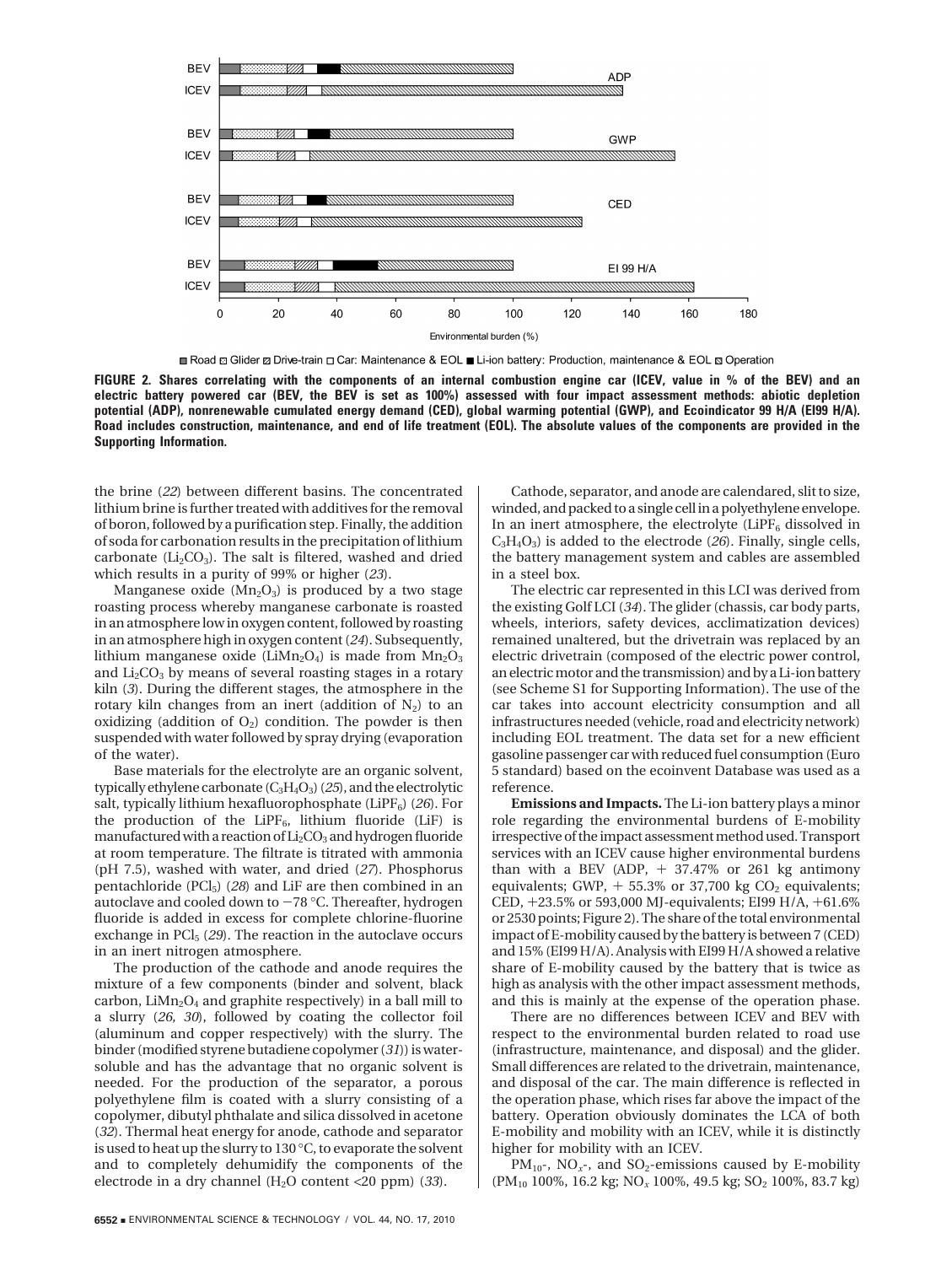

**FIGURE 3. Environmental burden of the main components of the Li-ion battery and the electrodes expressed with Ecoindicator 99 H/ A (EI99 H/A), cumulated energy demand (CED), global warming potential (GWP), and abiotic depletion potential (ADP). Components of the anode (C. Ano), components of the cathode (C. Cat). Absolute values are provided in the Supporting Information.**

are higher compared to mobility with an ICEV ( $PM_{10}$  79.0%, 12.8 kg; NO<sub>x</sub> 87.9%, 43.5 kg; SO<sub>2</sub> 74.7%, 62.5 kg; Supporting Information Figure S1 and Table S20). All these emissions result mainly from operation independently of the vehicle type. The production of the battery, the glider, and the drivetrain also emits considerable amounts of PM10, NO*x*, and  $SO<sub>2</sub>$ .

The production of the Li-ion battery is dominated by the production of the anode, the cathode and the battery pack (Figure 3). Single cell, separator, lithium salt, and solvent play a minor role. In addition to its cells, the battery pack contains a steel box, cables, and the printed wiring board. These components cause a relatively high share of more than 20% throughout all impact assessment methods.

Concerning EI99 H/A, the production of the anode generates the highest impact, while CED, GWP, and ADP show the highest impact for the production of the cathode. Copper in the anode is needed as collector foil, which has a share of 43% (EI99 H/A) of the environmental burden of the Li-ion battery. Copper used in other components (e.g., cables) comes in addition. Graphite and all other components of the anode only have a small impact. The results for the anode look different when assessed with the ADP, CED,or GWP. The anode has a much smaller share on the total impact of the battery. Within the anode, graphite shows a higher environmental burden than copper, at least when assessed with ADP and CED.

The cathode causes a higher GWP, CED, or ADP than the anode. The collector of the cathode, made of aluminum foil, has a higher share of the environmental burdens than the active material throughout all impact assessment methods. All other components (binder, carbon black, energy use, etc.) cause a very small environmental burden for the production of the cathode.

Environmental burdens caused by the two lithium containing components  $LiMn<sub>2</sub>O<sub>4</sub>$  and  $LiPF<sub>6</sub>$  are between 10 (EI99 H/A) and 20% (GWP), whereas the share of  $LiMn<sub>2</sub>O<sub>4</sub>$ (EI99 H/A 5.60%; GWP 13.8%) is higher than the share of LiPF<sub>6</sub> (EI99 H/A 3.79%; GWP 6.47%).

The printed wiring board, process heat, and nitrogen are other important contributors to the total impact of a Li-ion battery, besides the copper- and aluminum collector foils and the active materials graphite and  $LiMn<sub>2</sub>O<sub>4</sub>$ .

A closer look at the damage categories of the EI99 H/A indicates that the production of a Li-ion battery predominantly causes damage to human health (44%) and resource quality (39%), whereas the quality of ecosystems is affected less (17%). Inorganic emissions affecting the respiratory system, such as  $PM_{10}$ ,  $SO_2$ ,  $NO_x$ , etc., cause the highest impact, followed by the use of fossil fuels and minerals (for detailed information see Supporting Information Figure S2).

The sensitivity of the  $LiMn<sub>2</sub>O<sub>4</sub>$  as an active material was tested (EI99 H/A) by comparing the environmental burden of  $LiMn<sub>2</sub>O<sub>4</sub>$  compared to the also widely used active material  $Li(Mn_{(1/3)}Ni_{(1/3)}Co_{(1/3)})O_2$  and  $LiFeO_4$ . While the scenario with the active material containing nickel and cobalt results in an increase in environmental burden of 12.8% for the battery, LiFe $O_4$  as cathode material decreases the impact for 1.9%. The difference on the level of transport service is much smaller  $(Li(Mn_{(1/3)}Ni_{(1/3)}Co_{(1/3)})O_2$ , +2.0%;  $LiFeO<sub>4</sub> - 0.30\%$ ).

The results of the sensitivity calculated for a vehicle life of 240,000 km (the BEV needs 2 sets of Li-ion battery) shows a decrease of the total environmental burden per vehiclekilometre (EI99 H/A) of 7.5% (BEV) and 7.1% (ICEV).

A variation of electricity consumption of  $\pm 20\%$  (mean, 0.17 kWh/km; -20%, 0.14 kWh/km; +20%, 0.20 kWh/km) results in a modification of  $\pm 8.2\%$  of the environmental burden (EI99 H/A) for E-mobility.

The impact (EI99 H/A) of the transportation of a BEV using electricity produced with hard coal (UCTE) increases for 13.4%, while it decreases for 40.2% when applying electricity from hydropower plants. Thus, using hydropower electricity as fuel for the BEV reduces the share of operation on total environmental burden of transport service substantially to 9.6%.

## **Discussion**

The main finding of this study is that the impact of a Li-ion battery used in BEVs for transport service is relatively small. In contrast, it is the operation phase that remains the dominant contributor to the environmental burden caused by transport service as long as the electricity for the BEV is not produced by renewable hydropower. This finding is in good accordance with other studies showing that the impact of operation dominates in transport service (*35, 36*). In these studies, infrastructure, maintenance, and service have minor shares of the environmental impact imposed by transport services. We found the same pattern for the environmental burden of the different components to transport service (Figure 2).

Another explanation for the small impact of the battery on the overall assessment of transport service is the tiny share of the lithium components on the environmental burden for the Li-ion battery. This finding can be explained first of all by the fact that the lithium content accounts for only 0.007 kg per kg Li-ion battery. Thereby, the lithium content of the active material  $(LiMn<sub>2</sub>O<sub>4</sub>)$  and the lithium in the electrolyte is included. In addition, the processes used to extract lithium from brines are very simple and have a low energy demand. Although lithium occurs in average con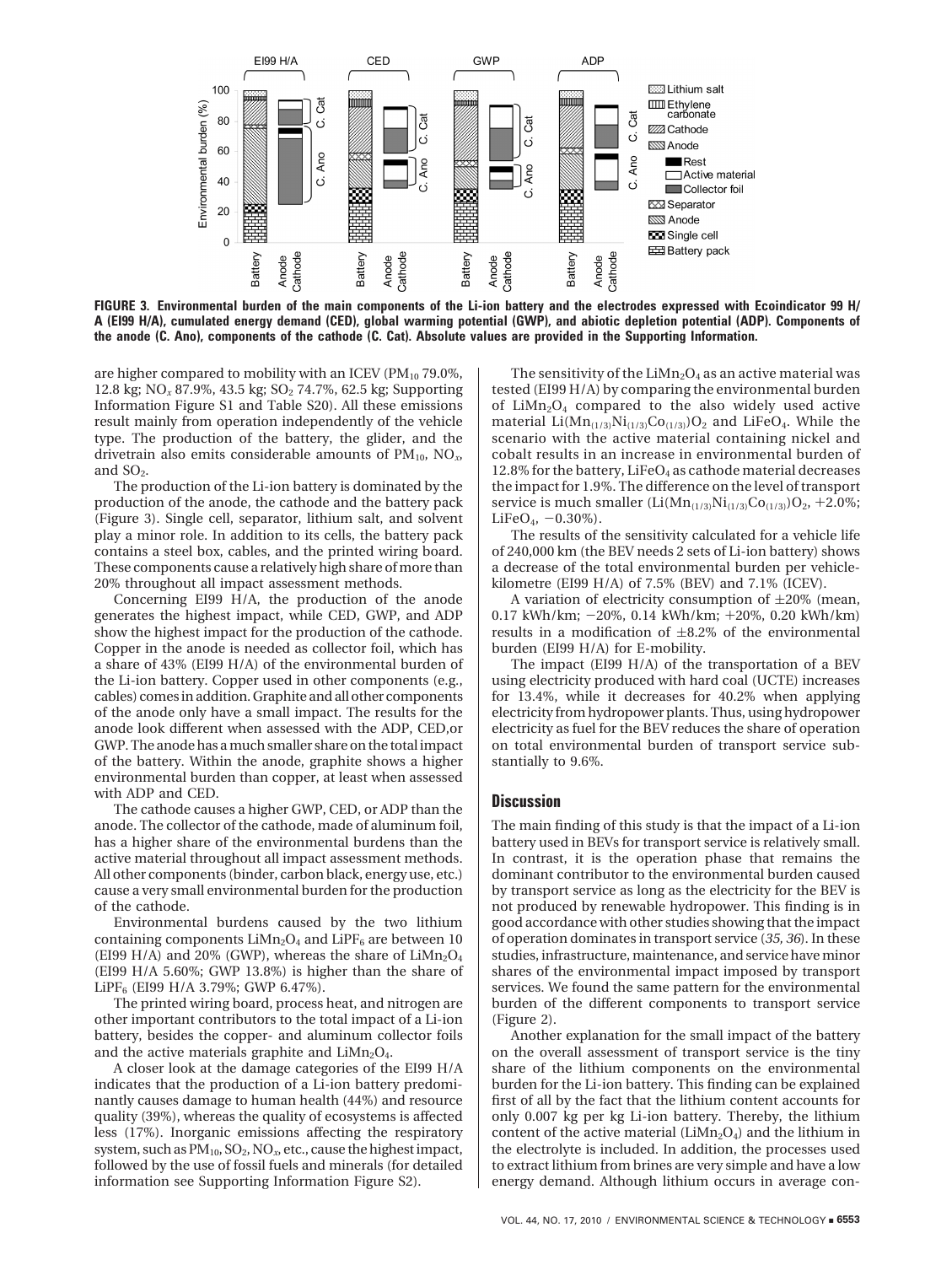centrations lower than 0.01% in the Earth's crust and hence can be considered to be a geochemically scarce metal (*37*), assessment with ADP does not result in a high impact for the lithium components.  $Li<sub>2</sub>CO<sub>3</sub>$ , the base material for the cathode active material and the lithium salt have an impact of only 1.9%. Compared to other components, for example,  $Mn_2O_3$  $(4.4\%)$ , copper  $(5.3\%)$  or aluminum  $(15.1\%)$ , the abiotic depletion of lithium resources does not seem to be critical. However, these results are valid only as long as  $Li<sub>2</sub>CO<sub>3</sub>$  is produced from brines. If the lithium components were based on spodumene, a silicate of lithium and aluminum, the extraction of the lithium would require a considerable amount of process energy (*38*).

The major contributors to the environmental burden for the production of the battery, regardless of the impact assessment method used, are metal supply (Figure 3) and process energy. Metals appear above all in the production of the anode (copper collector foil), the cathode (aluminum collector foil), and the battery pack. The battery pack requires cables (copper), steel for the box of the battery and a battery management system, which contains different metals, for example, copper, gold, tin. A high energy demand occurs in the production of aluminum, the production of wafers for the battery management system, the production of graphite, the roasting processes of manganese carbonate to  $Mn_2O_3$  or  $Li_2CO_3$  and  $Mn_2O_3$  to  $LiMn_2O_4$  or the use of heat to dry the electrodes.

Graphite has a distinctly higher impact regarding CED compared to GWP. Hard coal coke is the base material which is transformed into graphite. The material itself contains a lot of energy and contributes to the CED, but not to the GWP as the carbon remains in the product and only a low level of  $CO<sub>2</sub>$  emissions are generated in the process.

Another remarkable contributor to the environmental impact of the Li-ion battery is  $Lim<sub>2</sub>O<sub>4</sub>$  which reaches its highest values when assessed with GWP. The high score is explained with the energy input for the roasting process of  $Mn_2O_3$  and  $LiMn_2O_4$  and the concomitant high use of the resource. The extraordinarily high value in terms of GWP originates from the fact that the conversion of manganese carbonate to  $Mn_2O_3$  and further the reaction of  $Li_2CO_3$  and  $Mn_2O_3$  to LiMn<sub>2</sub>O<sub>4</sub> releases considerable amounts of CO<sub>2</sub>.

The LCA result of BEVmobility mainly depends on the environmental profile of the electricity mixes considered, as the vehicle tailpipe emissions are shifted to the power generation units (*36*). E-mobility causes the highest possible EI99 H/A, CED, GWP ADP results whenever an electricity mix is used that contains a high share of fossil fuel such as the UCTE electricity mix (share of fossil fuel >50% (*11*)). Nevertheless, the operation of an ICEV alone causes impacts that are roughly just as high (CED, 92%; GWP, 125%; Figure 2) as the total environmental impacts of E-mobility (100%). A break even analysis shows that an ICEV would need to consume less than 3.9 L/100km to cause lower CED than a BEV or less than 2.6 L/100km to cause a lower EI99 H/A score. Consumptions in this range are achieved by some small and very efficient diesel ICEVs, for example, from Ford and Volkswagen (*13, 39*).

Transport service affects the environment largely by contributing to global air pollution.  $PM_{10}$ ,  $SO_2$ , and  $NO_x$ traffic emissions contribute significantly to environmental problems such as acidification and eutrophication  $(SO<sub>2</sub>)$ and NO*x*), photochemical air pollution (NO*x*) or have adverse effects on human health, for example, cell toxicity, damage to genetic material by means of oxidative stress or by triggering allergies  $(PM_{10}, SO_2, and NO_x)$ . With respect to the LCI results for the pollutants  $PM_{10}$ ,  $SO_2$ , and  $NO_x$ , transport with a BEV leads to higher environmental burden than transport with an ICEV. However, the emissions caused by the production of the vehicle, in particular the Li-ion battery, are located in industrial areas where the population density is rather small. The releases of emissions from operation are prevalent in urban areas with a high population density. The NO*x*-emissions from an ICEV that originate prevalent from operation, consequently have a high damage potential to human health.

The relationship between operation versus battery production is different when assessed with EI99 H/A compared to the other impact assessment methods, even though the comparisons for transports with BEV or ICEV look very similar regardless of the method used. EI99 H/A indicates copper as being a large contributor to the environmental burden, whereas it has a rather small share when assessed with the other methods. On the contrary, aluminum and  $LiMn<sub>2</sub>O<sub>4</sub>$ which contribute considerably when assessed with CED, GWP or ADP, only account for a small share when assessed with EI99 H/A. This is suggested by the different information that can be inferred when using the EI99 H/A method. GWP, CED and ADP are driven exclusively by the use of minerals and energy, while EI99 H/A also appraises toxicity to humans and ecosystems. The human health damage category within EI99 H/A accounts for 43% of the complete environmental burden caused by the production of a Li-ion battery (see Figure S2 in Supporting Information). When analyzing only copper (43% of overall impact of the entire battery production) with EI99 H/A, the damage to human health (40%) and ecosystem quality (27%) inflicts a greater environmental burden than the extraction of the mineral (30%) including energy consumption (3%). This evidence explains the different pictures produced by EI99 and the other assessment methods.

**Uncertainty and Sensitivity.**The inventory data presented for the Li-ion battery and both the BEV and the ICEV do not rely on performance data representing specific products, hence, uncertainties adhere to the LCI. Also the choice of allocation procedures and other modeling choices elicit variances that might affect the outcome of the study. The most critical points are therefore discussed in the following section.

The chemistry chosen for the Li-ion batteries investigated in this study was based on manganese. Today, numerous other materials are serious contenders for automotive batteries, for example, nickel, cobalt, or iron. The sensitivity analysis of different lithium-based cathode materials showed only small changes in the environmental burden. Hence, for a generic assessment it seems reasonable to neglect the diversity of many different active materials to reduce the complexity of battery chemistry.

The sensitivity analysis on electricity consumption for the BEV or the sensitivity analysis for a modified lifespan showed rather small variances concerning environmental burdens for both, mobility with an ICEV or BEV. However, the choice of the electricity generation led to considerable variations in the results. Propelling a BEV with electricity from an average hard coal power plant increases the environmental burden by 13.4%. On the other hand, using electricity from an average hydropower plant decreases environmental burden by 40.2%. This results in a decrease for the operation from 41.8% (UCTE mix) to 9.6% when charging the battery with electricity from hydropower plants.

The modeling applied to EOL treatment for the vehicles including the Li-ion battery resulted in a worst case scenario, as no benefits were derived from the potentially useful materials in the battery. Batteries are recycled at a very high rate, since recycling and recovery rates prescribed by the EU legislation are 85% for 2006 and 95% for 2015 (*40*). For a conventional car, the EI99 H/A scores would be reduced to 88.8% if the modeling approach included the benefits of recycled material being substituted for other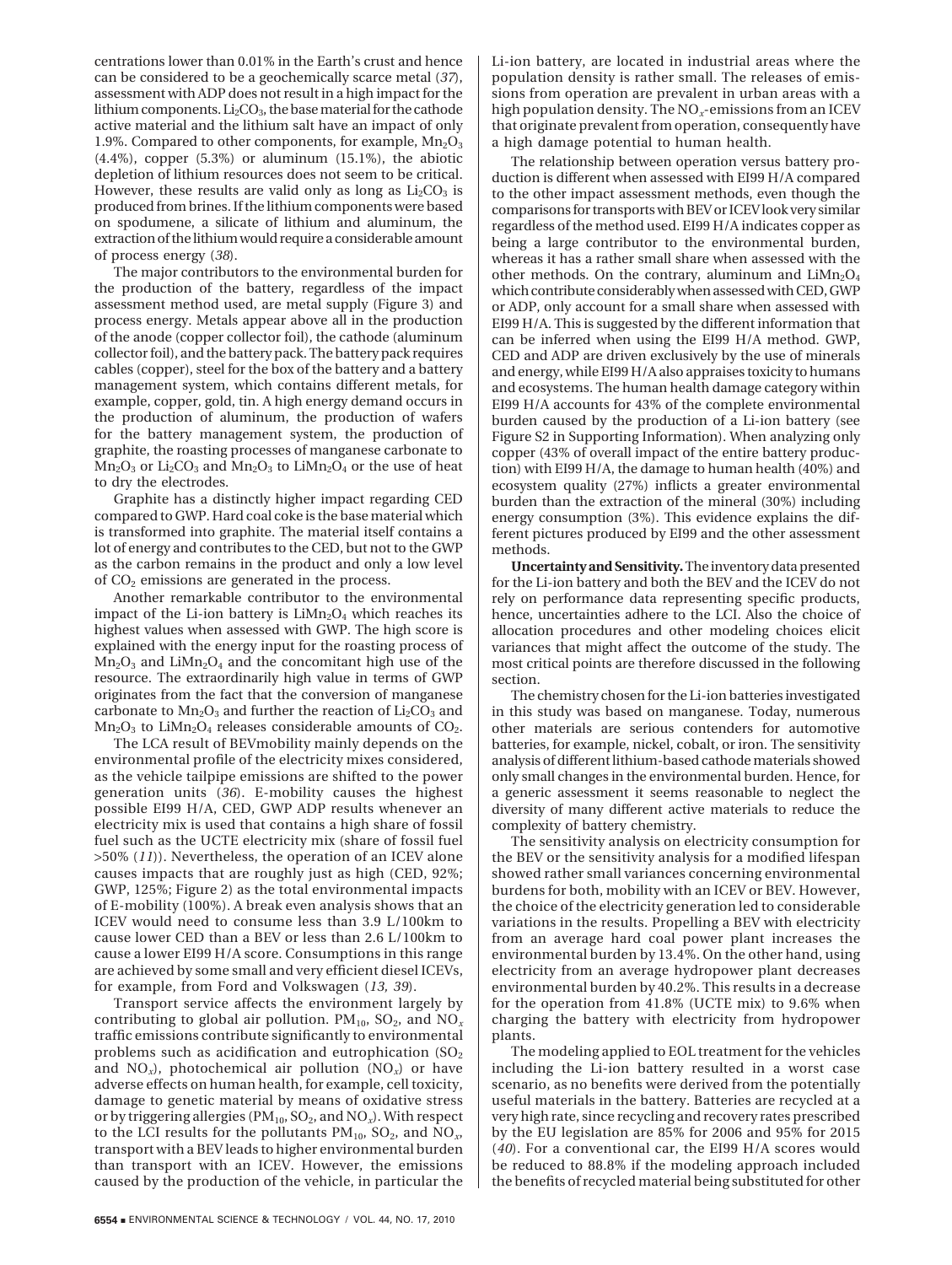(virgin) materials (*41*). This reduction is expected to be even higher for electric vehicles since the exergy analysis by Dewulf et al. (*42*) shows that switching from virgin resource supply to recycling for Li-ion battery cathode material results in a 51% natural resource savings. Thus, the EOL modelling approach applied in this study underlines the ecological advantage of E-mobility over mobility with an ICEV.

All the facts taken together, the results of the LCA, the various sensitivity analyses, the modeling applied for EOL, the assumption for the used electricity mix, etc., suggest that E-mobility is environmentally beneficial compared to conventional mobility. The Li-ion battery plays a minor role in the assessment of the environmental burden of E-Mobility. Thus, a Li-ion battery in an BEV does not lead to an overcompensation of the potential benefits of the higher efficiency of BEV compared to an ICEV.

### **Acknowledgments**

We thank Dr. Margarita Osses for helpful translations and Thomas Ruddy for proofreading. We appreciate the financial support for this research, which was provided by Axpo Holding AG. We thank Daniela Desormeaux and Daniel Pizarro from SQM Chile for providing Supporting Information about the process of  $Li<sub>2</sub>CO<sub>3</sub>$  production.

#### **Supporting Information Available**

Detailed life cycle inventory data for the drive train and the glider of the ICEV and the BEV, input-output tables for the Li-ion battery, and absolute values to environmental burden for E-mobility and conventional mobility. This information is available free of charge via the Internet at http://pubs.acs.org/.

#### **Literature Cited**

- (1) Taylor, E. Start-Ups Race to Produce 'Green' Cars. *The Wall Street Journal*, May 6, 2008, p B1;http://online.wsj.com/article/ SB121002128666768637.html.
- (2) Armand, M.; Tarascon, J. M. Building Better Batteries. *Nature* **2008**, *451* (7179), 652–657.
- (3) Heil, G.; Kormann, C.; Adel, J. Lithium Oxide Containing Lithium Intercalation Compounds. European Patent Application No. EP1204601, published on 2/19/2003.
- (4) Marsh, R. A.; Russell, P. G.; Reddy, T. B. Bipolar Lithium-Ion Battery Development. *J. Power Sources* , *<sup>65</sup>* (1-2), 133–141.
- (5) Dinger, A.; Ripley, M.; Mosquet, X.; Rabl, M.; Rizoulis, D.; Russo, M.; Sticher, G. *Batteries for Electric Cars: Challenges, Opportunities, and the Outlook to 2020*; The Boston Consulting Group: Boston, 2010.
- (6) Kitoh, K.; Nemoto, H. 100 Wh Large size Li-ion batteries and safety tests. *J. Power Sources* **1999**,  $81-82$ ,  $887-890$ .
- safety tests. *J. Power Sources* **<sup>1999</sup>**, *<sup>81</sup>*-*82*, 887–890. (7) Wellbeloved, D. B.; Craven, P. M.; Waudby, J. W., *Manganese and Manganese Alloys*, 5th ed.; Wiley & Sons: London, 1997; 2nd release 2005, 7th ed.
- (8) Thackeray, M. M.; Johnson, C. S.; Vaughey, J. T.; Li, N.; Hackney, S. A. Advances in Manganese-Oxide "Composite" Electrodes for Lithium-Ion Batteries. *J. Mater. Chem.* **2005**, *15* (23), 2257– 2267.
- (9) *ISO 14040: EnvironmentalManagement*-*Life Cycle Assessment*-*Requirements and Guidelines*; 14044; International Standard Organisation: Geneva, 2006; p 54.
- (10) Protoscar Lampo (pure battery EV): Specifications. http://www. protoscar.com/pdf/LAMPO2/LAMPO2\_Technical\_Specifications. pdf (accessed March 13, 2010).
- (11) Frischknecht, R. T. M., Faist Emmenegger, M., Bauer, C. Dones, R Strommix und Stromnetz. In *Sachbilanzen von Energiesys*temen: Grundlagen für den ökologischen Vergleich von Energiesystemen und den Einbezug von Energiesystemen in Ökobi*lanzen für die Schweiz*; Swiss Centre for Life Cycle Inventories: Dübendorf, Switzerland, 2007.
- (12) Jungbluth, N. *Life Cycle Inventories of Bioenergy*; Swiss Centre for Life Cycle Inventories: Dübendorf, Switzerland, 2007.
- (13) Volkswagen Der Golf mit BlueMotion Technology. http:// www.volkswagen.ch/ch/de/Volkswagen/Innovation/Bluemotion/ bmt\_modelle/golf.html (Accessed March 9, 2010).
- (14) EU Measures for monitoring the average specific emissions of carbon dioxide from new passenger cars. http://ec.europa.eu/ environment/air/transport/co2/co2\_monitoring.htm (Accessed June 14, 2010).
- (15) Werner, F.; Althaus, H. J.; Richter, K.; Scholz, R. W. Post-consumer waste wood in attributive product LCA-Context specific evaluation of allocation procedures in a functionalistic conception of LCA. *Int. J. Life Cycle Assess.* **2007**, *12* (3), 160–172.
- (16) IPCC *Climate Change 2007: Synthesis Report*; IPCC, Intergovernmental Panel on Climate Change, Cambridge University Press, The Edinburgh Building Shaftesbury Road: Cambridge, U.K., 2007.
- (17) Hischier, R.; Weidema, B.; Althaus, H.-J.; Bauer, C.; Doka, G.; Dones, R.; Frischknecht, R.; Hellweg, S.; Humbert, S.; Jungbluth, N.; Köllner, T.; Loerincik, Y.; Margni, M.; Nemecek, T. *Implementation of Life Cycle Impact Assessment Methods*; Swiss Centre for Life Cycle Inventories: Dübendorf, Switzerland, 2009.
- (18) Goedkoop, M.; Spriensma, R., *The Eco-indicator 99, A Damage Oriented Method for Life Cycle Impact Assessment*; Methodology Report. 2nd ed.; Pré Consultants, B. V.: Amersfoort, Netherlands, 2000.
- (19) Guinée, J. B., (final editor); Gorrée, M.; Heijungs, R.; Huppes, G.; Kleijn, R.; de Koning, A.; van Oers, L.; Wegener Sleeswijk, A.; Suh, S.; Udo de Haes, H. A.; de Bruijn, H.; van Duin, R.; Huijbregts, M. A. J.; Lindeijer, E.; Roorda, A. A. H.; Weidema, B. P. *Life Cycle Assessment: An Operational Guide to the ISO Standards*, Part 3; Scientific Background; Ministry of Housing, Spatial Planning and Environment (VROM) and Centre of Environmental Science (CML): Den Haag and Leiden, The Netherlands, 2001.
- (20) Guinée, J. B., (final editor); Gorrée, M.; Heijungs, R.; Huppes, G.; Kleijn, R.; de Koning, A.; van Oers, L.; Wegener Sleeswijk, A.; Suh, S.; Udo de Haes, H. A.; de Bruijn, H.; van Duin, R.; Huijbregts, M. A. J.; Lindeijer, E.; Roorda, A. A. H.; Weidema, B. P. *Life Cycle Assessment: An Operational Guide to the ISO Standards*, Parts 1 and 2; Ministry of Housing, Spatial Planning and Environment (VROM) and Centre of Environmental Science (CML): Den Haag and Leiden, The Netherlands, 2001.
- (21) Kokam Co., L. Cell specification data. http://www.superlatticeinc. com/downloads/SLPB100216216H.pdf (Accessed Sept 23, 2009).
- (22) SEIA-CONAMA EIA Cambios y Mejoras de la Operación Minera en el Salar de Atacama; San Pedro de Atacama, 2006.
- (23) SEIA-CONAMA Ampliación Planta Carbonato de Litio a 48.000 ton/año; Antofagasta, 2007.
- (24) Kajiya, Y.; Tasaki, H. Manganese oxide producing methods. European Patent Application No. EP1493715, published on 1/05/ 2005.
- (25) Birnbach, S.; Dockner, T.; Mohr, J.; Benfer, R.; Bieg, W.; Peters, J.; Ruge, B.; Weinle, W.; Zehner, P. Method for the continuous production of 1,3-dioxolan-ones. European Patent Application No. EP1076654, published on 6/25/2003.
- (26) Brodd, R. J.; Tagawa, K. *Advances in Lithium-Ion Batteries*, 1st ed.; Kluwer Academic/Plenum Pub.: New York, 2002.
- (27) Friedrich, H.; Pfeffinger, J.; Leutner, B. Verfahren zur Herstellung von hochreinen Lithiumsalzen. Patent DE19809420A1, 1999.
- (28) Munster, G.; Riess, G.; Russow, J. Process for the manufacture of phosphorus pentachloride. United States Patent Application No. 06/167660, published on 5/5/1981.
- (29) Belt, H.-J.; Rudolph, W.; Seffer, D. Process for preparing lithium hexafluorophosphate. European Patent Application No. EP0816289, published on 1/26/2000.
- (30) Na, S.-h.; Kim, H.-s.; Moon, S.-i.; Doh, C.-h. Method for manufacturing high power electrode for lithium secondary battery. United States Patent Application No. 11/132185, published on 12/8/2005.
- (31) LICO Technology Corporation Aqueous binder LHB-108P for lithium ion electrodes. http://www.predmaterials.com/en\_batt/ AqueousBinder.html (Accessed June 5, 2009).
- (32) Noh, H.-g. Method of manufacturing lithium secondary cell. United States Patent Application No. 6610109, published on 8/26/2003.
- (33) Naarmann, H.; Krueger, F. J.; Theuerkauf, S. Battery electrodes with enlarged surfaces and mehtod for production thereof. International Patent Application No. PCT/EP2003/009119, published on 4/3/2004.
- (34) Schweimer, G. W.; Levin, M. *Life Cycle Inventory for the Golf A4*; Research, Environment and Transport Volkswagen AG, Wolfsburg and Center of Environmental Systems Research, University of Kassel: Wolfsburg, Kassel, Germany, 2000.
- (35) MacLean, H. L.; Lave, L. B. Life Cycle Assessment of Automobile/ Fuel Options. *Environ. Sci. Technol.* **2003**, *37* (23), 5445–5452.